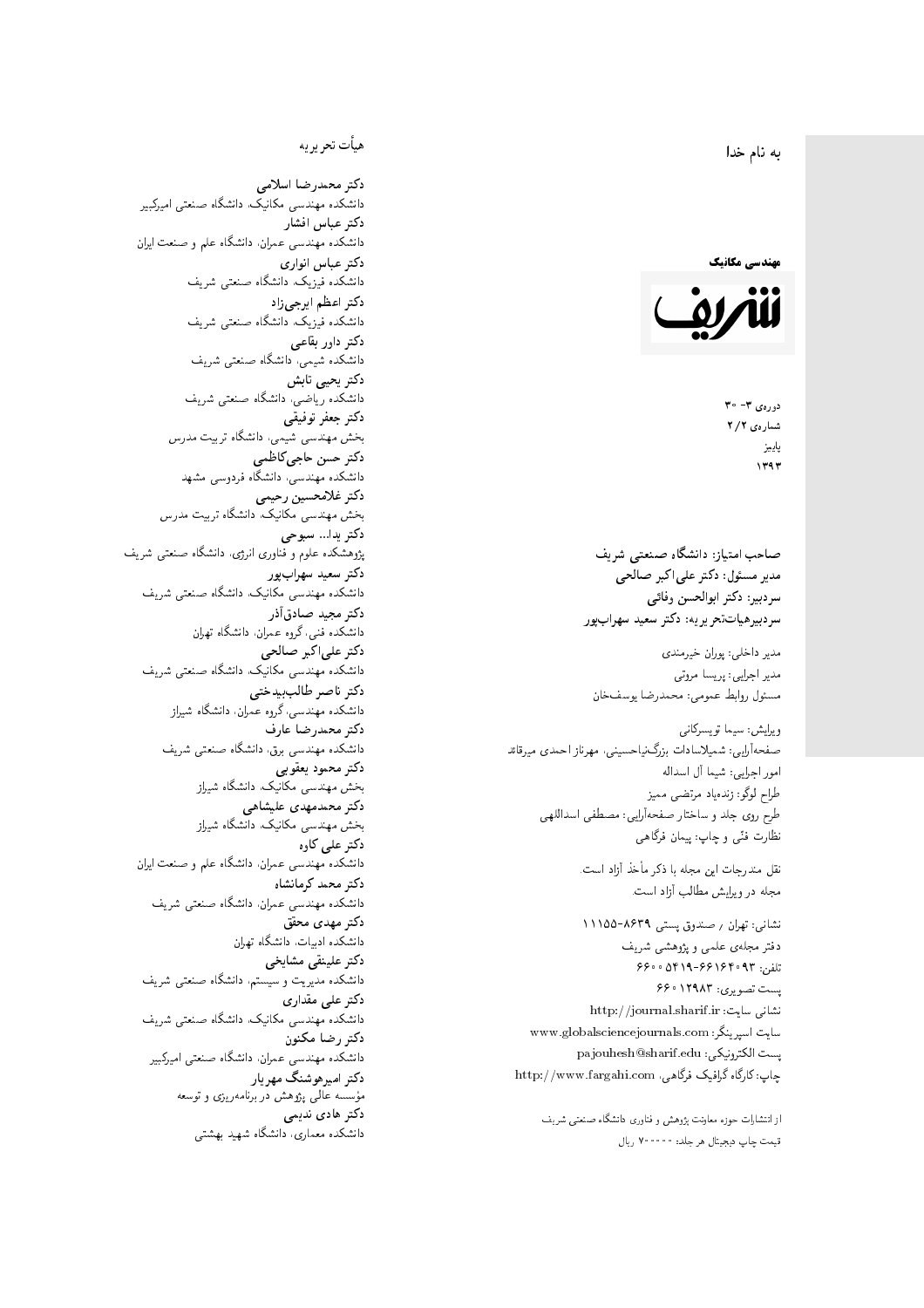هیأت تحریریهی تخصصی

• سردبیر تخصصی: دکتر حسن ظهور استاد دانشکدهی مهندسی مکانیک \_ دانشگاه صنعتی شریف دكتر محمدرضا اسلامى استاد دانشکدهی مهندسی مکانیک ۔ دانشگاه صنعتی امیرکبیر دکتر فیروز بختیاری نژاد استاد دانشکدهی مهندسی مکانیک <mark>ـ دانشگاه صنعتی امیرکبیر</mark> دكتر اصغر برادران رحيمي استاد دانشکدهی مهندسی ـ گروه مهندسی مکانیک ـ دانشگاه فردوسی مشهد دكتر حسن بصيرت تبريزي استاد دانشکدهی مهندسی مکانیک - دانشگاه صنعتی امیرکبیر دكتر محمود سليمي استاد دانشکدهی مهندسی مکانیک - دانشگاه صنعتی اصفهان دكتر سعيد سهرابپور استاد دانشکدهی مهندسی مکانیک <mark>ب</mark> دانشگاه صنعتی شریف دكتر محمود شاكري استاد دانشکدهی مهندسی مکانیک <mark>– دانشگاه صنعتی امیرکبیر</mark> دكتر محمدمهدى عليشاهي استاد دانشکدهی مهندسی \_ بخش مهندسی مکانیک \_ دانشگاه شیراز دكتر سيداحمد فاضل زاده دانشیار دانشکدهی مهندسی – بخش مهندسی مکانیک – دانشگاه شیراز دكتر بهروز فرشي دانشیار دانشکدهی مهندسی مکانیک <mark>– دانشگاه علم و صنعت ایران</mark> دكتر فرشاد كوثرى استاد دانشکده فنی - گروه مهندسی مکانیک - دانشگاه تهران دکتر عل<sub>ی</sub> مقداری استاد دانشکدهی مهندسی مکانیک <mark>ـ دانشگاه صنعتی شریف</mark>

دكتر على نورى بروجردى استاد دانشکدهی مهندسی مکانیک ۔ دانشگاه صنعتی شریف دكتر محمود يعقوبي استاد دانشکدهی مهندسی ــ بخش مهندسی مکانیک ــ دانشگاه شیراز

#### هيأت مشاوران دكتر شهرام أزادي

دانشکدهی مهندسی مکانیک ـــ دانشگاه صنعتی خواجه نصیرالدین طوسی دکتر مهدی اشجعی دانشکدهی فنی،گروه مهندسی مکانیک ــ دانشگاه تهران دكتر فخرالدين اشرفي زاده دانشکدهی مهندسی مواد ــ دانشگاه صنعتبی اصفهان دکتر سیداحمد جنابعلی جهرمی دانشکدهی مهندسی، بخش مهندسی مواد ــ دانشگاه شیراز

دكتر محمد حبيبى پارسا دانشکده ی مهندسی متالورژیومواد ـ دانشگاه تهران دكتر سيداسماعيل رضوى دانشکدهی مهندسی مکانیک ــ دانشگاه تبریز دكتر سيدمرتضى سيدريحاني دانشکده ی مهندسی علمومواد ـ دانشگاه صنعتی شریف دكتر مسعود شريعت پناهي دانشکدهی فنبی،گروه مهندسی مکانیک ــ دانشگاه تهران دكتر محمد طيبي رهني دانشکدهی مهندسی هوافضا ــ دانشگاه صنعتی شریف دكتر مجيد عباسپور دانشکدهی مهندسی مکانیک ــ دانشگاه صنعتی شریف دكتر حسن عيسوند معاونت آموزش ــ دانشگاه هوایی شهید ستاری دكتر محمدحسين فتحى دانشکدهی مهندسی مواد ــ دانشگاه صنعتی اصفهان دكتر محمود فرزين دانشکدهی مهندسی مکانیک ــ دانشگاه صنعتی اصفهان دكتر محمد فرشچى دانشکدهی مهندسی هوافضا ــ دانشگاه صنعتی شریف دكتر مجيد قاسمي دانشکدهی مهندسی مکانیک ــ دانشگاه صنعتبی خواجه نصیرالدین طوسی دكتر سيامك كاظمزاده دانشکدهی مهندسی مکانیک ــ دانشگاه صنعتی شریف دكتر حسين لياقت دانشکدہی فنبی، بخش مهندسی مکانیک ــ دانشگاه تربیت مدرس دکتر محمود مانبی دانشکدهی مهندسی هوافضا ــ دانشگاه صنعتی امیرکبیر دكتر شايور مرادى دانشکدهی مهندسی مکانیک ــ دانشگاه شهید چمران اهواز دكتر مرتضى منتظرى دانشکدهی مهندسی مکانیک ــ دانشگاه علموصنعت ایران دکتر سیدحسین موسویزادگان دانشکدهی مهندسی کشتیسازی ــ دانشگاه صنعتی امیرکبیر دكتر على نايبي دانشکدهی مهندسی مکانیک <mark>ـ دانشگاه شیراز</mark> دكتر امير نجات دانشکده ی فنبی،گروه مهندسی مکانیک ــ دانشگاه تهران دكتر حسين يوزباشي زاده دانشکدهی مهندسی علمومواد - دانشگاه صنعتی شریف



مهندسی مکانیک